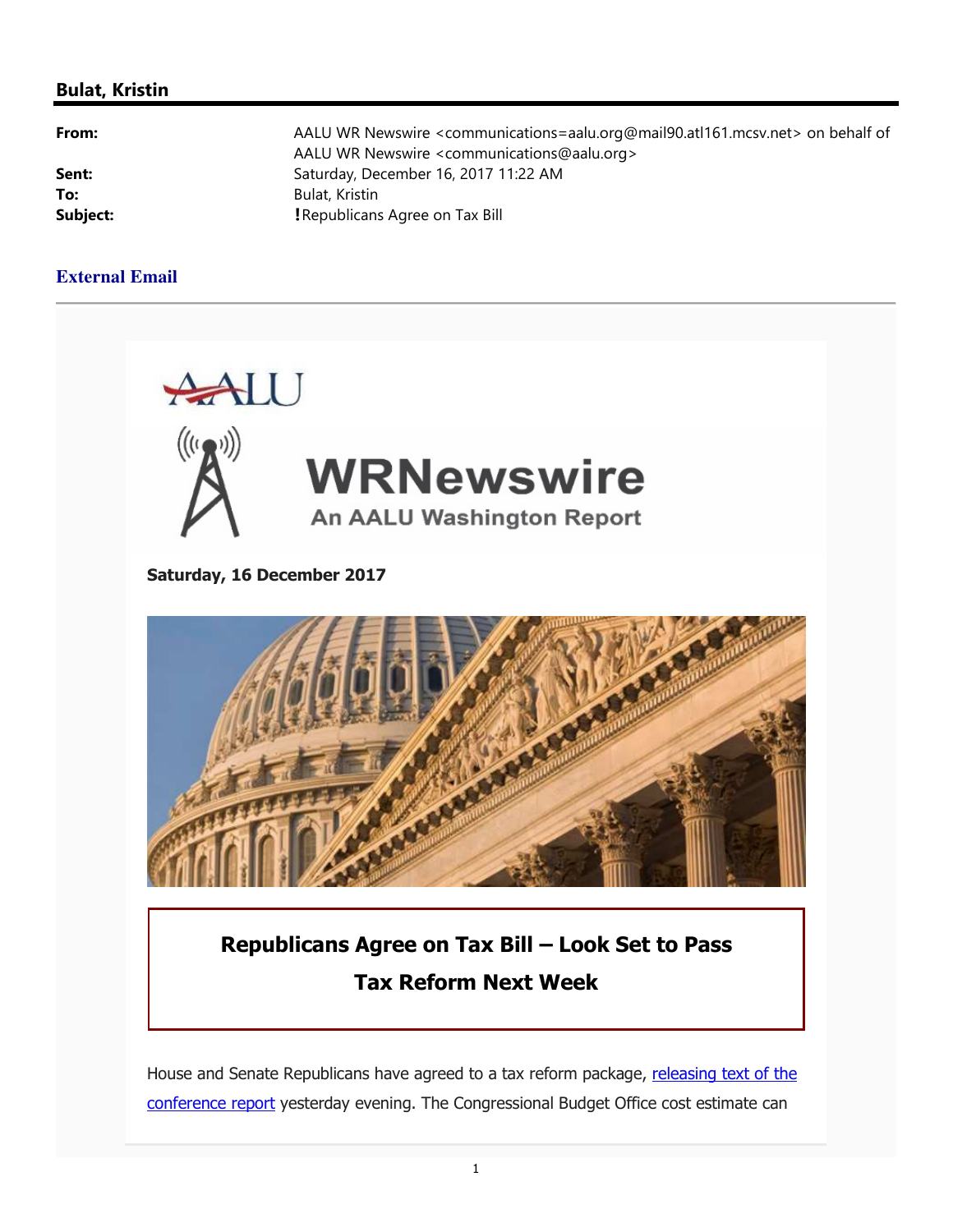be found here; the Explanatory Statement can be found here.

According to a number of reports, Republican leaders have the votes to pass the compromise tax bill, with a vote expected in the House on Tuesday and the Senate on Wednesday.

Join us for our Decoding Tax Reform webinar on Tuesday, December 19th at 11am ET as we discuss the key provisions of the tax bill and the implications for the life insurance industry. Once the bill is signed into law, we will be releasing a detailed WR Marketplace with a focus on year-end planning needs.

- Read WR Marketplace 17-47: Senate Passes Its Bill What it Says & What's Next
- Read WR Newswire 17.12.14: Republicans Say Tax Reform Deal Has Been Struck

# **Life Insurance Provisions**

### **COLI/BOLI**

The pro-rata rule from the Camp draft that would have negatively impacted the COLI/BOLI marketplace is not included.

### **NQDC**

• The deferred compensation provisions that would have virtually eliminated the market for NQDC plans is not included.

### **Estate Tax**

• Doubles the estate tax, gift, and GST exemptions, but sunsets them on December 31, 2025. On January 1, 2026, the exemptions will return to current exemption levels, but they will be indexed for inflation. In other words, the \$5 million/\$10 million exemption levels established in 2010 would continue to be updated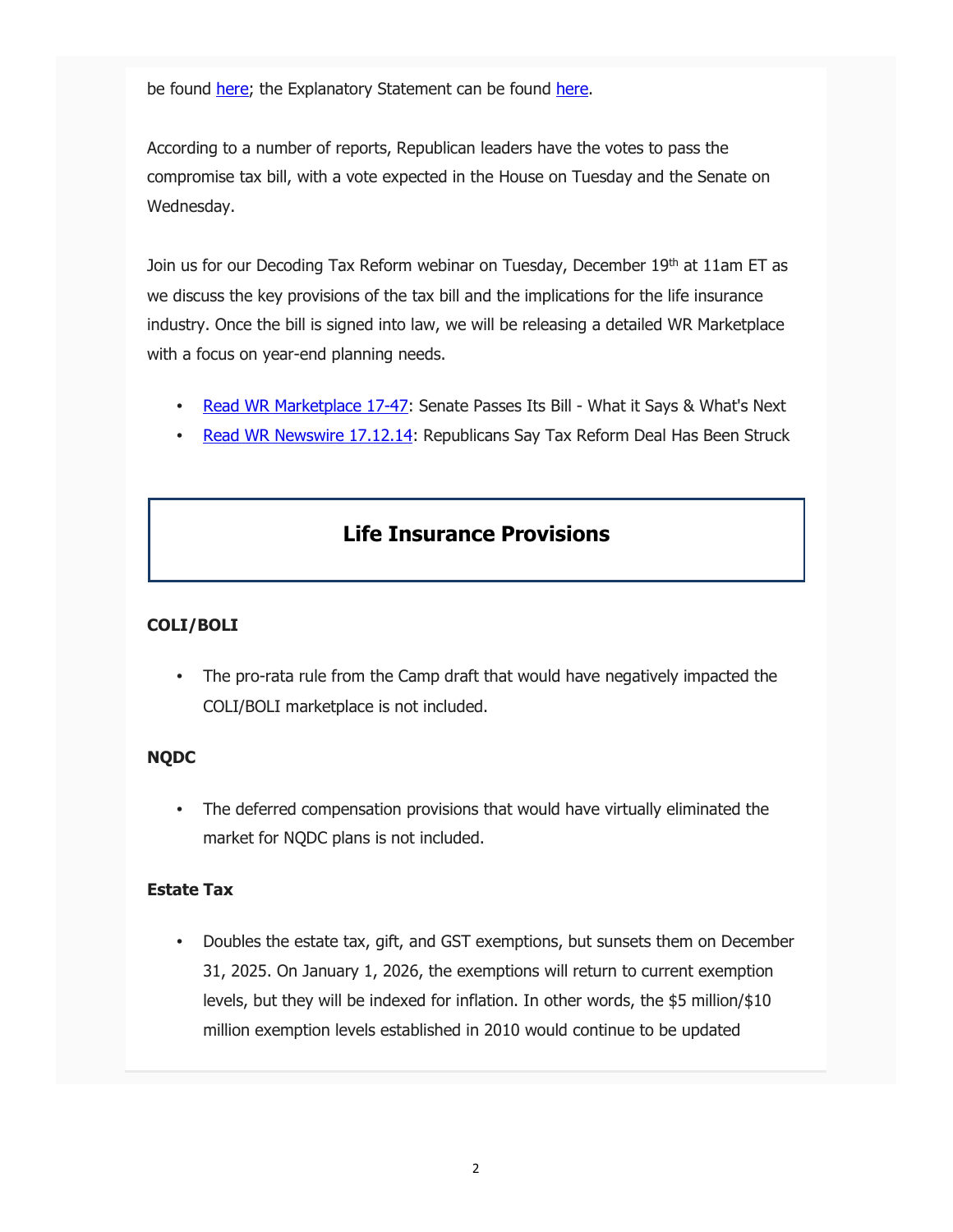annually for inflation. So in 2026, the exemptions won't reset to \$5 million/\$10 million, but will be higher based on annual inflation adjustments from 2011-2025.

## **Corporate AMT**

• Corporate AMT is fully repealed.

#### **Carrier Reserves**

• Senator Tim Scott's (R-SC) amendment making changes to the computation of life reserves, company proration rules on DRD, and the capitalization of certain policy acquisition expenses is included.



- GOP is Poised to Pass Sweeping Tax Overhaul
- Final Republican Tax Bill Slashes US Corporate Rate